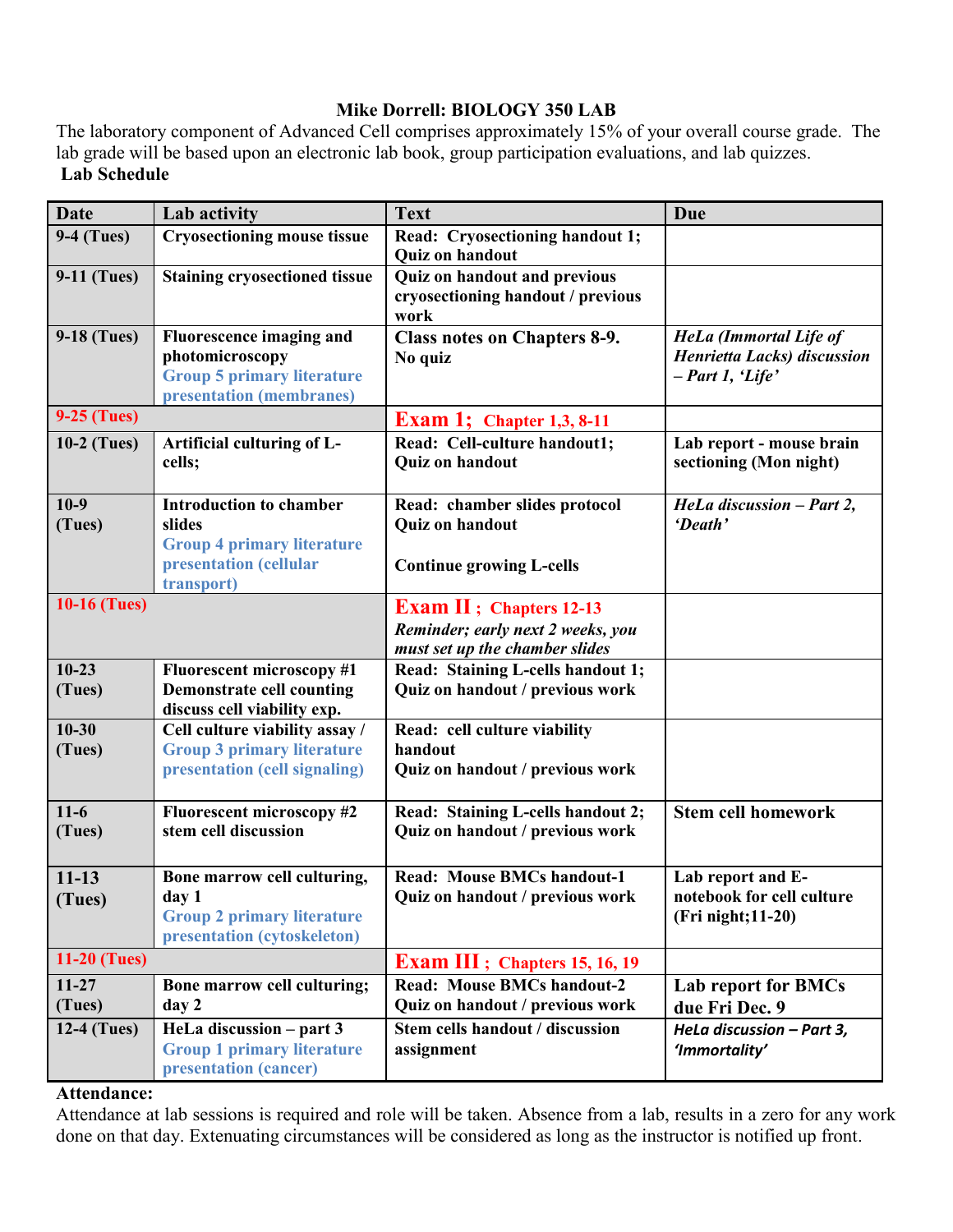#### **Laboratory Work – Brief Introduction**

There will be three main pieces of laboratory work for this course. For each of them, you will be working as part of a group of four people. Your group may split the efforts equally, but you are always expected to perform the work at least in pairs to minimize errors. **Handouts with pertinent background information and procedural details for each lab can be found on canvas.** There will be a quiz at the beginning of the lab period, which will cover the material in this introductory handout. The goal is to insure that you have put some effort into reading and digesting the handout material, so that a high quality lab experience results. At the conclusion of a body of laboratory work, you will be responsible for turning in a "summary product" for me to evaluate. *There will be an opportunity for each student to evaluate the quality of the group experience (by evaluating yourself and other group members) as we reach major assignment "milestones" for the semester. The intent is to ensure that there is accountability within each group.* 

## (1) Cryosectioning and staining of mouse heart tissue (20% of lab grade)

We will be practicing an important technique used by cell biologists to study cells within a tissue system. I will provide some mouse hearts in a cryomold and groups will prepare sections of this tissue so that we can stain them for various markers of cardiac muscle and myocardial precursor cells. Your grade will be based on the success of the cryosectioning, the success of the staining, and your individual lab report.

## (2) Artificial Cell Culture/Fluorescence Microscopy (40% of lab grade)

The laboratory student teams as constituted above will conduct the work involving the artificial culture of cells, and their use as subjects for microscopy. This work will stretch over several weeks. You will also be responsible for preparation of cells for use in the microscopy labs listed in this syllabus. As microscopic data accumulate (e.g. digital images) you will also be responsible for selecting a set of these and including them, with your analytical comments. I will give you a handout later on with more details on this. Grades will be based on successful maintenance of cells over the course of several weeks, success during fluorescent staining of the cultured cells, and your electronic lab notebook that you keep throughout the project.

## (3) Mouse Bone Marrow Clonal Progenitor Cell assay (15% of lab grade)

You and your lab group will prepare a set of special culture dishes which will support the growth of primitive bone marrow "progenitor" cells, which are responsible for populating the marrow and peripheral blood. This is the same culture technology which is used in research to study the control of progenitor cell physiology, and to assess the growth of marrow cells from patients with hemopoietic abnormalities. As a class we will collect data from the growth of bone marrow cells under control, and an experimental treatment condition. Your grade will be slightly based on successful growth of the BMCs, quantification of the bone marrow colonies, and your electronic lab notebook (details further below).

## **Lab Quizes: (15% of lab grade)**

There will be several short quizzes that will be given at the beginning of lab. These quizzes will cover material from the lab handout for that day to ensure that you have read the handout thoroughly and come prepared to perform the lab activities. You should come to lab prepared and knowledgeable of the experiment you are about to begin. Some of the questions will also cover activities and material from previous laboratories to ensure that you are understanding and maintaining the desired material.

#### **The Immortal Life of Henrietta Lacks (10% of lab grade)**

As part of the lab for this course, we will be reading a book that covers some of the history of cell culture, one of the most important aspects of cell biology research for the past 50 years and a technique that we will be learning in lab. This book will also give us an opportunity to discuss some of the bioethical questions that have been a historical part of biomedical research, many of which continue to be an issue today. Understanding these questions and both sides of the argument, along with the implications on people and important biomedical research and advances is critically important for you who will be the future doctors, scientists, and teachers. We will be discussing parts of this book in lab throughout the course, culminating in a big discussing during the last lab period. At this point in your career, it is important to have some level of accountability on your own.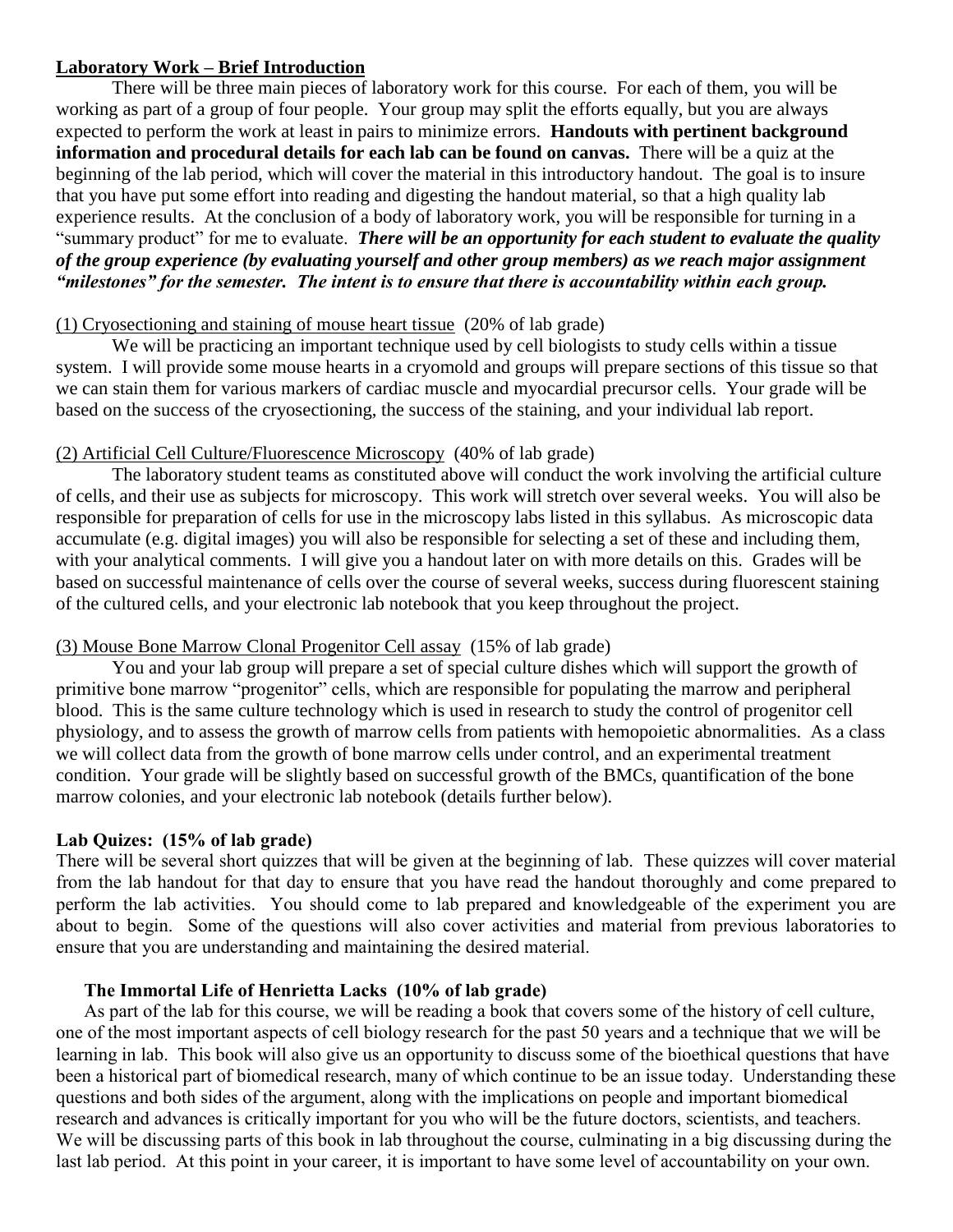Thus, a relatively small percentage of your grade is based on this book. However, I truly believe that your understanding (and hopefully interest) of this class will be greatly enhanced by reading of this book. It is a pretty quick read altogether. Your points will be mainly based on participation in the discussion and evidence of having read and understood the book. There will be some questions on the lab quizzes, and perhaps a couple of questions on the main exam, based on this book

#### **Electronic Lab Notebook (Cell culture project)**

Keeping a detailed notebook procedures performed, data accumulated, and analyses of the data and subsequent next steps is critical for any researcher. Be sure to keep this updated as we go, and **make sure that you write exactly what was done and how (don't just copy and paste the protocol from the lab handout**). Things do not always go perfectly according to the protocol so you need to keep good detailed notes on exactly what was done (concentrations, timing of incubations, etc.) for both the parts that corresponded perfectly with the protocol as well as mistakes or necessary alterations. Sometimes, changes to the protocol are the reason that the lab does not work, and sometimes they turn out to be what helps a particular procedure work. You need to note exactly what was done so that you can either replicate it at some later date, or determine areas that need improvement for a protocol to work. I suggest keeping a written lab book to take notes on, followed by completing an electronic lab book. Your lab notebook should contain:

1) A section describing the purpose (what are we trying to do, and why). Be sure to relate the lab procedure to its relevance and importance in broader cell biology experimentation and/or clinical techniques.

2) A detailed log of the procedures performed including the date, exact methods used, and any pertinent notes or results of that work. For procedures that were repeated multiple times (e.g. cell culture procedures), you should include the detailed protocol once, and then any problems and/or deviations from the standard procedure (and the reason for changes) should be noted each time.

3) Results of the lab including any images obtained pertinent to the lab (such as images of cells, images obtained from fluorescent staining, etc.). Be sure to directly reference the images along with a thorough description of what is being observed and the relevance of this. Is the staining real? Is it what you would expect? Why or why not? Etc. Finally, discuss conclusions and next steps based on that data.

For the 5 – 6 week cell culture lab, your grade will be based on the lab notebook (rather than a standard lab report). I would strongly suggest that your group set up a Googledocs or OfficeLive file online so that each member can access and add to the same file as appropriate. Further information on the electronic lab notebook will be given throughout the course. **If you have any questions at all, please ask.** 

#### **Lab Report for cryosectioning, and for hematopoietic stem cell labs.**

 The **introduction** should start broad and become more specific as you go along. The analogy I like to use is that of an hourglass. Start with general information about the techniques or lab and its purpose and get more specific as you go. For example, in the cryosectioning lab report, you should start by introducing cryosectioning and its purpose / advantage, followed by immunofluorescence, and then get more specific by discussing the tissue we are using and the markers we are staining for, and what you expect to observe.

 The **methods** section describes the procedures by which this was accomplished (*in past tense; this should always be formatted in a "blank was done" manner*). This should not be in the form of a bulleted protocol, but rather a paragraph. Avoid the first or third person (don't say "we did this", say "this was done)

 The brief **results** section should include the **labeled** images from your slides, complete with figure legends. **This section should also have a short 1-2 paragraph description of what the results show** within the body. Describe your observations thoroughly in the main paragraph and reference the figures appropriately. **The separate figure legends should briefly describe the image being shown**.

 The **discussion** should relate what you see in your images to what was expected, along with some modifications that could be made to improve the results, and future directions for similar experiments (be creative and show some understanding of the utility of this method). This is the bottom of the hourglass. You start specific describing and analyzing the meaning of the observations / results. Then put them into broader context and discuss issues / future directions, etc.